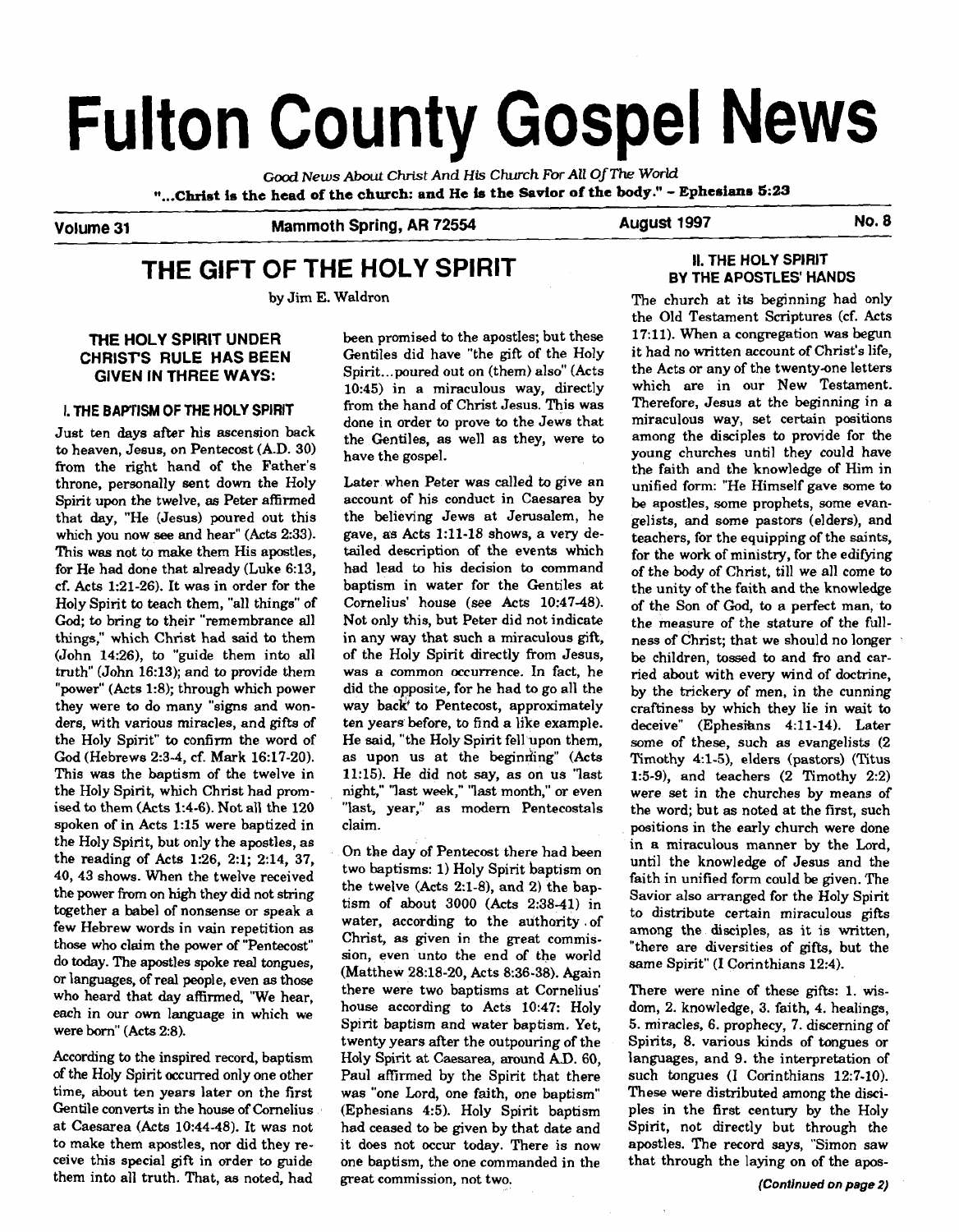#### **FULTON COUNTY GOSPEL NEWS**  USPS Publication # 211780

... is a Periodical publication issued monthly by the Church of Christ at Third and Bethel (P.O. Box 251). Mammoth Spring. AR 72554-0251. POSTMASTER: Please mail all changes of address to the above address.

FCCN is mailed free of charge to any who care to receive it. We will be happy to add any names to the regular mailing list If you **send** m a name we must have a complete address, including number and street name, or R.R. or HCR number. plus **box** number. or a **P.O.** Box number and the NINE DIGIT ZIP CODE. This paper is supported by vol**untary** contributions for which we are grateful. Financial information will be **furnished** upon request. *Mail all* **address corrections or manuscripts to:** 

> **FULTON COUNTY GOSPEL NEWS**  *P.* 0. **Box <sup>251</sup>**

| Mammoth Spring, AR 72554 |  |
|--------------------------|--|
|                          |  |
|                          |  |
|                          |  |
|                          |  |

#### **(Continued from page 1)**

tles' hands the Holy Spirit was given..." (Acts 8:18). Simon had seen Philip, the evangelist, perform miracles, wonders and signs (Acts 8:5-8). but he had not seen him impart what Peter called "the gift of God" (Acts 8:20), which produced such miraculous powers among the first century Christians. Philip was able to perform miracles himself because the apostles had earlier laid their hands on him (Acts 6:5-6), but he could not pass that power to others as the apostles did. The statement by Luke at the time of the apostles' arrival among the Samaritan disciples concerning their receipt of the Holy Spirit, "For **as** yet He had fallen on none of them" (Acts 8:16), shows they had received no miraculous manifestation of the Spirit prior to the apostles' arrival. We must note, Philip and the other six brothers chosen with him to serve widows tables in Jerusalem were men filled with the Holy Spirit (Acts 6:3, 5) before the apostles laid hands on them, but it was not a miraculous gift of the Holy Spirit. The miraculous manifestation of the Spirit came on the seven after the apostles had laid their hands on them (Acts 6:6-8; **cf.** I Corinthians 12:7).

The sending of the two apostles, Peter and John, to impart such spiritual gifts among the disciples at Samaria after Philip had converted them, illustrates the apostolic practice of providing rapid leadership for the new congregations. Paul's inquiry about certain disciples receiving the Holy Spirit at Ephesus, their re-baptism for the right purpose, and his subsequent imparting of the Holy Spirit to them  $(Acts 19:1-6)$ , confirms this practice of the apostles among the first century churches. These were temporary gifts until the perfect gift  $-$  God's completed revelation to man - could be given, that is, the unified form "of the faith and the knowledge of the Son of God."

Paul wrote to the church of Corinth about A.D. 57 speaking of this complete or perfect gift: "whether there are prophecies, they will fail; whether there are tongues, they will cease; whether there is knowledge, it will vanish away. For we know in part and we prophesy in part. But when that which (not He who) is perfect has come, then that which is in part will be done away" (I Corinthians  $13:8-10$ ). Daniel, in speaking of the seventy weeks determined on the Jews, said one thing the Messiah (Jesus) would do, was "to seal up vision and. prophesy" (Daniel 9:24). This He did with the death of John, the last living apostle and those upon whom the apostles had laid hands. Zechariah had also foretold that God would "cause the prophets and the unclean spirits to depart from the land" (Zechariah 13:2). This took place with the close of the apostolic age. Today there are no prophets of God (see Zechariah 13:3). The masses do not have to depend on a part of God's word in this man and a part in that man. Today all men may have God's complete (perfect) revelation, the Holy Bible.

Since the apostles were distributors of these nine miraculous gifts, when they died, and those on whom they had laid hands died also, the age of miracles closed. We walk by faith, hearing the word of God and believing the signs that have been written (John 20:30-31). We are not a wicked and adulterous generation that keeps on demanding signs (Matthew 12:38-39) after God has confirmed His word and closed vision and prophecy.

#### **III. THE HOLY SPIRIT THROUGH FAITH**

The apostle to the Gentiles affirmed that "we are all sons of God through faith in Christ Jesus. For as manv of you as were baptized into Christ have put on Christ" (Galatians 3:26-27). It is through this same obedient faith we receive the promise of the Spirit, even as

it is written, "that the blessings of Abraham might come upon the Gentiles in Christ Jesus, that we might receive the promise of the Spirit through faith" (Galatians 3:14). Again, as the same apostle speaking of Jesus to the Ephesians said, "in whom also, having believed, you were sealed with the Holy Spirit of promise" (Ephesians 1:13). The Holy Spirit does not literally dwell in the Christian as demons used to invade the bodies of certain individuals (Mark 1:23-26), but He dwells in the heart of the Christian just as Christ does; that is, through faith. For it is written, "that Christ may dwell in your hearts through faith ..." (Ephesians 3:17, cf. Romans 8:9-10). This is the reason the apostle Paul asked the saints at **Co**rinth, "Do you not know that your body is the temple of the Holy Spirit, who is in you, whom you have from God...?" (I Corinthians 6:19). Faith comes through hearing the word of God (Romans 10:17). As the Scriptures speak of "our common salvation" (Jude 3), even so this indwelling of the Holy Spirit through faith is not miraculous, but is the ordinary and common gift of God to all who through faith obey Him, as Peter testified of "the Holy Spirit whom God has given to those who obey him" (Acts 5:32). Peter said to the mass of people on Pentecost, "Repent, and let everyone of you be baptized in the name of Jesus Christ for the remission of sins and you shall receive the gift of the Holy Spirit" (Acts 2:38). Thus the Holy Spirit today lives in the obedient child of God by means of the word of faith which has been preached to us.

> P.O. Box 171 Kiev, Ukraine

#### **THE SINS OF DENOMINATIONALISM**

by H. Joe Spangler

By denominationalism we refer to the acceptance, support and practice of sectism or division in religion. The idea that men **can** be divided religiously and still be a part of the universal church of Christ is false. It is the product of mistaken men and Satan. Note 1 Corinthians 3:3, "For ye are yet carnal: for whereas there is among you envying, and strife, and divisions, are ye not carnal, and walk as men?"

1. Denominationalism is a sin because it wars against the prayer of Christ that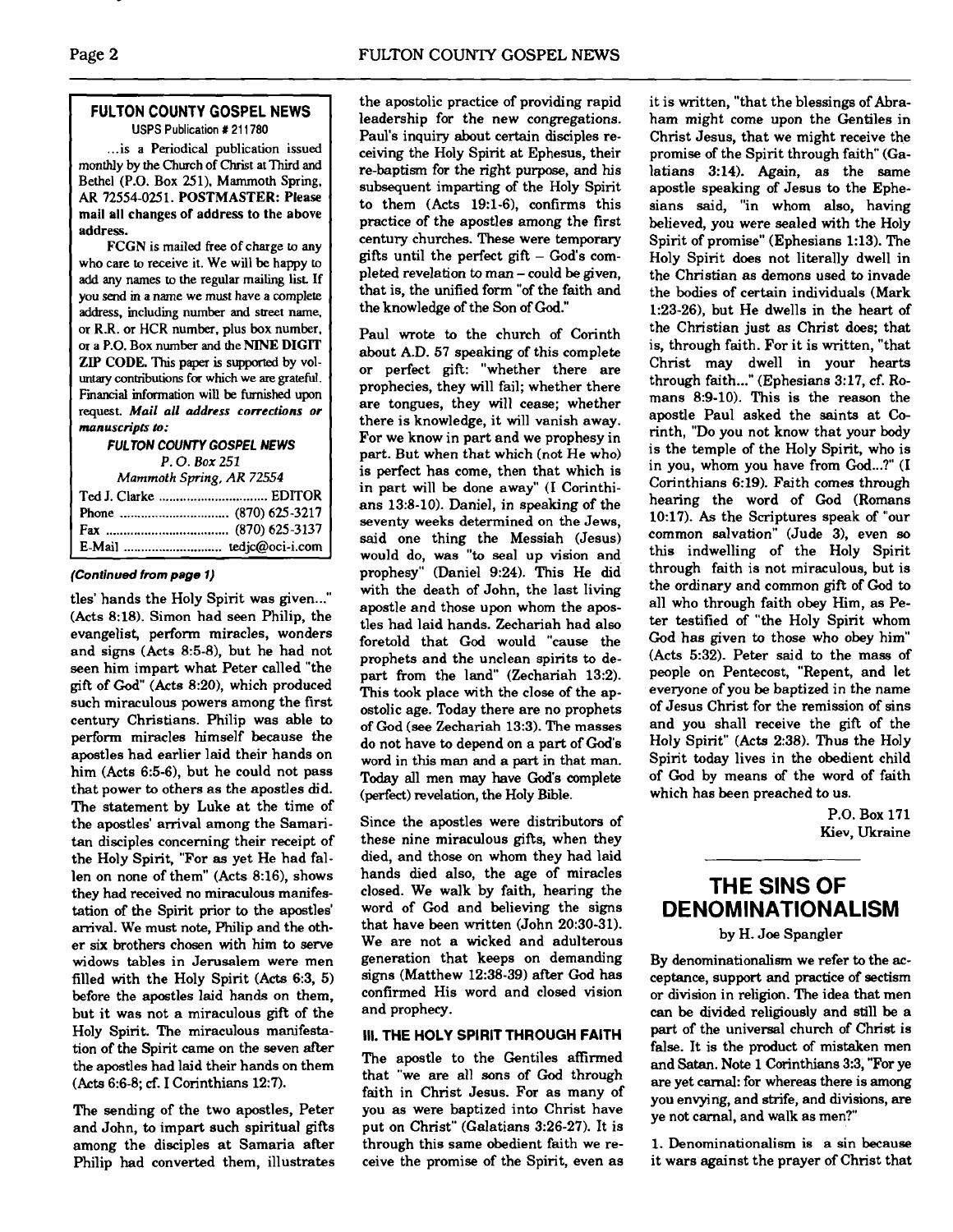those who would believe on Him should be united (John 17:20-22). Those who love Jesus desire to help with the answer to His prayer and must renounce this sin. They should simply and humbly obey His teaching and not seek membership in any other religious organization.

Christ's prayer is answered as we agree to unite over His teachings and to abandon the doctrines of men that divide. *"Can two walk together, except they be agreed* **(Amos** 3:3)? *Now* I *beseech you brethren, by the name of our Lord Jesus Christ, that ye all speak the same thing, and that there be no divisions among you; but that ye be perfectly joined together in the same mind and in the same judgment.* (1 Corinthians 1:lO) *Neither pray I for these alone, but for them also which shall believe on me through their word; That they all may be one; as thou, Father, art in me, and I in thee, that they also may be one...*  (John 17:20-21)."

Denominationalism is the acceptance, support and practice of religious division. Today it is manifest in over two thousand distinctive religious organizations world-wide. It is a sin because (1) it slaps in the face of Christ as He prayed for unity (John 17:20-22).

2. It turns many souls to unbelief. Thus it is responsible for much of the world remaining in sin and lost. Jesus desires of those who would believe on Him, *"That they all may be one; as thou, Father, art in me, and I in thee, that they also may be one in* **us:** *that the world may believe that thou hast sent me"*  (John 17:21).

Preachers of denominations and other proponents of division are perverting the way of the Lord like the sorcerer, Elymas. He tried to turn the deputy of Paphos away from the faith (Acts 13:6-10). They fill up their sins and fall under the condemnation of Jews who tried to hinder the Gentiles from obeying the truth unto salvation (1 Thessalonians 2:14-16).

How many must be turned away from faith in Christ because of contradictory teaching of denominations and their leaders? We must speak where the Bible speaks and be silent where the Bible is silent! Those who would believe and save others must not be divided. *"Now* I *beseech you, brethren, by the name of our Lord Jesus Christ, that ye all speak the same thing, and that there be no divisions among you; but that ye be perfectly* 

#### *joined together in the same mind and in the same judgment"* (1 Corinthians 1:lO).

The Lord's use of the word "church" in the Bible shows that denominationalism is sinful. Eighteen times it is used in reference to the Lord's body or church (Matthew 16:18; Ephesians 5:25; et al). Ninety-two times it refers to a local congregation(s)  $(1$  Corinthians 1:2; 16:1). Paul uses it in this sense **as** he sends greetings to the saints of Rome from the many congregations of his acquaintance in Romans 16:16, *'Salute one another with an holy kiss. The churches of Christ salute you* " Twice it denotes the assembly (1 Corinthians 14:34,35). Once it is used of Israel in the wilderness (Acts 7:38).

Never once is the word "church" used to refer to a denominational religious organization! Yet denominational advocates use it unscripturally to refer to their sects. No denomination of modern or ancient origin is sanctioned in the New Testament. Division and diversity of doctrine are forbidden and condemned (John 17:20-21; Romans 16:16-18; 1 Corinthians 1:lO-13; 3:3; Galatians 1:6-11). To those who practice sin (which denominationalism is) inspiration says, *'Wherefore* come out from among them and be ye separate...<br>(2 Corinthians 6:17) *Whosoever transgresseth, and abideth not in the doctrine of Christ, hath not God He that abideth in the doctrine of Christ, he hath both the Father and the Son If there come any unto you, and bring not this doctrine, receive him not into your house, neither bid him God speed: For he that biddeth him God speed* **is** *partaker of his evil deeds"* (2 John 1:9-11).

Denominationalism is a sin in that it perpetuates the false idea that men cannot agree religiously. It implies that it is permissible, if not desirable, that men be divided into the various sects. In truth. there is a way of agreement and unity. It is as we agree to forsake doctrines and organizations that God has not authorized and embraced the Gospel of Christ and His one church. Amos 3:3 teaches this great and needed truth, "Can two walk together, except they be agreed?"

"Now I beseech you, brethren, by the name of our Lord Jesus Christ, that ye all speak the same thing, and that there be no divisions among you; but that ye be perfectly joined together in the same mind and in the same judgment "1 Corinthians 1:lO). The doctrines and practices of men make each denomination distinct. These also distinguish the denominations from the pure and simple church of Christ. By laying these aside, agreeing to only believe and practice what God has revealed in the New Testament, all believers would be united. Agreement with God is the way of religious unity. "But if we walk in the light, **as** He is in the light, we have fellowship one with another, and the blood of Jesus Christ His Son cleanseth us from all sin" (1 John 1:7).

To honor God and help answer Christ's prayer for unity of believers (John 17:20- 22), men must renounce and come out of denominations. We must believe and obey His doctrine alone, and enter only his church.

> 111 S. Curry Street West Plains, MO

*If we would build on a sure foundation of friendship, we must love our friends fir their sake rather than our own.* 

*Charlotte Bmnte* 

*Associate yourself with men of good quality if you esteem your own reputation, for 'tis better to be alone than in bad company.* 

..................

*George Washington* 

*Friendship consists of forgetting what one gives, and remembering what one receives.* 

*Ahnder Dumas* 

#### **CONTRIBUTIONS**

≈-ಯ೦೦೦ಌ≔

#### **CHURCHES**

| Church of Christ, Moody, Mo.  \$25.00                                                                           |
|-----------------------------------------------------------------------------------------------------------------|
| Church of Christ, Souder, Mo.  25.00                                                                            |
|                                                                                                                 |
| Springdale, Ar.                                                                                                 |
| Church of Christ, Bakersfield, Mo.  25.00                                                                       |
|                                                                                                                 |
| Church of Christ, Elizabeth, Ar.  25.00                                                                         |
| Dellhalf Church of Christ, Myrtle, Mo.  25.00                                                                   |
| Pilot Church of Christ  40.00                                                                                   |
| Mammoth Spring, Ar.                                                                                             |
| Jeff Church of Christ, Thayer, Mo.  25.00                                                                       |
| Church of Christ, Thayer, Mo.  200.00                                                                           |
| Church of Christ, Clarkridge, Ar.  75.00                                                                        |
| Church of Christ, Garfield, Ar.  35.00                                                                          |
| <i><b>INDIVIDUALS</b></i>                                                                                       |
| Ann Wilson, Hot Springs, Ar.  \$20.00                                                                           |
| Mrs. Raymond T. Lewis,  2.00                                                                                    |
| Kirksville.Mo.                                                                                                  |
| Mrs. Hazel Stokes, West Plains, Mo.<br>10.00                                                                    |
| Charles Veckler, Black Rock, Ar  20.00                                                                          |
| Nellie Crews, St. Louis, Mo.  50.00                                                                             |
| Nova Reid, Gatewood, Mo.  10.00                                                                                 |
| James Wallace & Velma Orchard<br>31.00                                                                          |
| a Ministra Ministra Marco de Alegrandes de la contrata de la contrata de la contrata de la contrata de la contr |

Birch Tree, Mo.